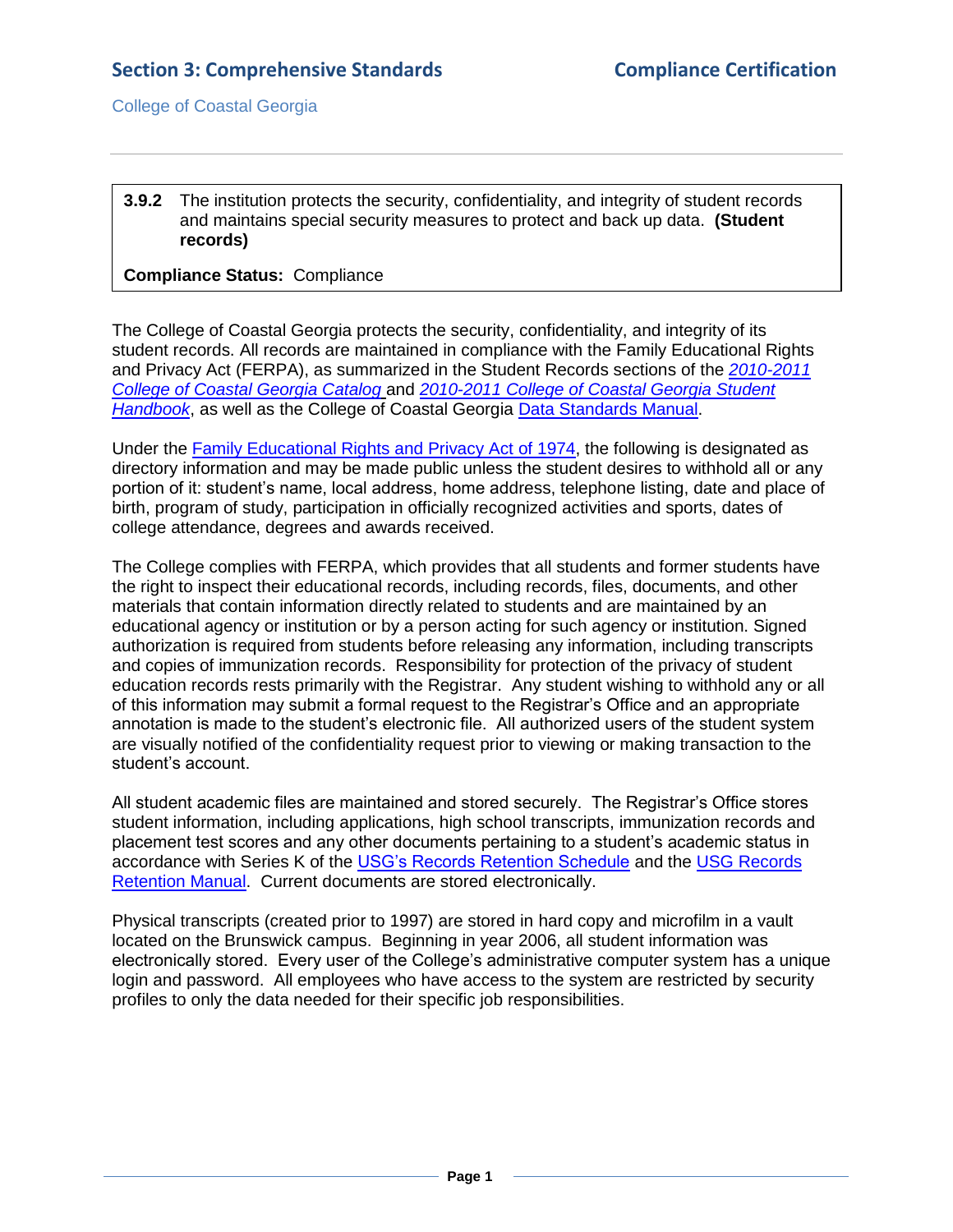College of Coastal Georgia

All College databases are backed up daily. Backups are kept in secure locations on and off campus. Access to the records room is limited to professional staff in Admissions or Registrar's Office and is locked or attended at all times. All student assistants are required to sign a [confidentiality](3.9.2.fConfidentialityAgreement.pdf#page=1) agreement that thoroughly explains the requirements of the FERPA prior to working in any office that maintains student documents. Depending on the work project, access to student records is granted on a limited basis.

Records that are not stored electronically include Special Populations documents, disciplinary files and program-specific student files. Special Populations records are kept in hard copy form in key-access filing cabinets in the Counseling Department and are shredded after five years of non-activity. Disciplinary records are kept in a key-access filing cabinet in the Vice President for Student Affairs' office. Keys are distributed only to authorized employees. Access to these records is restricted only to those department employees who need the information to perform their job duties.

Records for student athletes are contained in the Athletic Director's Office. All studentathlete policies, to include document use and storage, are in process of being created by the newly-appointed Compliance Officer.

In accordance with the USG, the College has policies in place to ensure the integrity of its computer systems. Back-up tapes of all data at both the Brunswick and Kingsland campuses are run each day and kept in a fireproof safe on campus. Once a week, the backup tapes are delivered by courier to the alternate location so that all back-up data is stored at two locations approximately forty-five miles apart. Employees must agree to abide by the [Information Technology Policy](3.9.2.gITpolicy.pdf#page=1) found on the College's website before gaining access to the system. In addition, each employee is assigned a unique login and password. The College maintains a [Disaster Recovery Plan](3.9.2.hDisasterRecoveryPlan.pdf#page=1) that serves to mitigate the effects of catastrophic events on data assets.